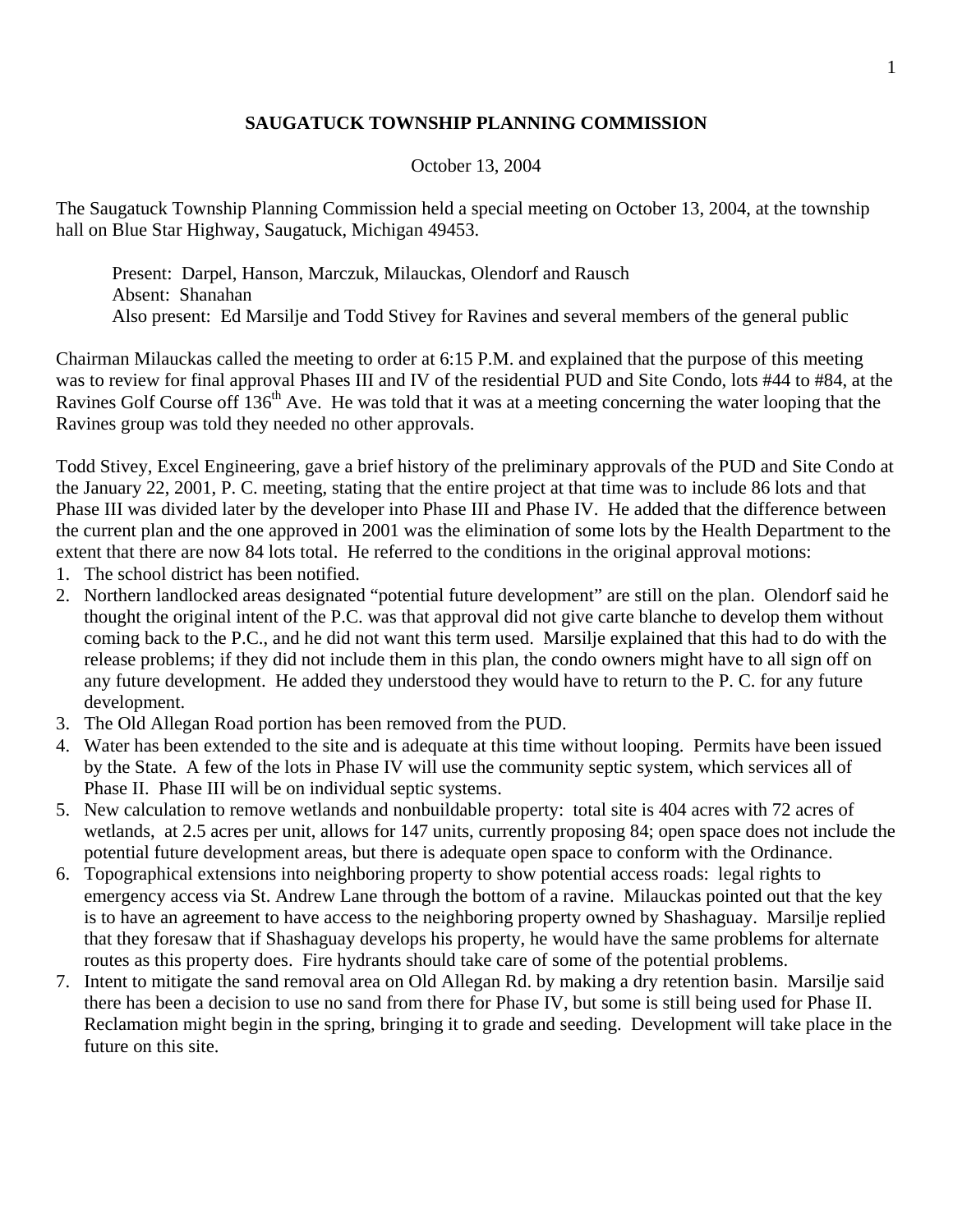Dale Harrison, 3108 62<sup>nd</sup> St., president of KRPA, said the sand pit is very close to being within the 66' ROW of Old Allegan Rd., and he thought that should be resolved soon. He recalled that Jim Jeltema had promised to preserve the natural beauty of the area, and Harrison asked that the building envelope be placed 50' back from the escarpment. He also thought there should be a wetland overlay. Olendorf asked the lot depth, and Stivey replied 180' to 270'. Stivey added that the minimum setback is 30', and he thought 50' would create an unbuildable situation on some lots where the bluff is off the property. Milauckas asked Harrison why he thought 50 feet was necessary, and Harrison replied he wanted to preserve the wildlife corridors and reduce the amount of clearing of vegetation. After some discussion, 30' was agreed on. Tree cutting is dealt with in the Master Deed. Fire hydrants have been extended all the way. The road is 26' wide within a 66'easement. The P. C. reviewed the Site Condo Ordinance, Sec. 40-936 ff.

Marczuk made a motion to give final approval to Phases III and IV of the PUD and Site Condo of Ravines Golf Course with the following conditions: that the building site be placed 30 feet from the crest of the bluff and that the master deed and by-laws applied to the earlier phases be extended to Phase 3 and 4, that the master deed and by-laws be reviewed by the township attorney and that consistent with the intent of Section 40-946, a copy of the approved master deed as filed with the County register of Deeds should be provided to the Township within ten days after filing with the County. Darpel supported.

After some discussion Marczuk amended his motion to require that the areas of "potential future development" be referred to on the site plan as "undeveloped areas not included in the open space." Darpel supported. A roll call vote showed unanimous approval. Meeting adjourned at 7:30 P.M.

The meeting reconvened at 8:05 P.M. Chairman Milauckas indicated the purpose of the second session was to discuss and review the Tri-Community Plan as it related to the township.

The first order of business was to review the Minutes of the Tri-Community Meeting at Dutcher Lodge in Douglas on August 26, 2004. Hanson moved to accept the minutes as submitted. Darpel supported. The motion was approved unanimously by voice vote.

Chairman Milauckas asked the Planning Commission members to review three issues: 1) Discuss simple matters regarding map included in Draft Joint Comprehensive Plan dated September 27, 2004. 2) Point out other issues regarding the map. 3) Review chapters in the Plan relating to Saugatuck Township.

The map in the Plan, which shows Future Land Use, was reviewed against the current Zoning Map of the Township. The map in the Plan indicates mixed use on Blue Star Highway north of the Holland Street Y and south of the Douglas exit to I-196. Milauckas indicated that currently this is C1 with overlay district showing mixed use. There was discussion regarding mixed use zoning and the underlying zoning, in this case commercial. The changes to the existing zoning map so it will be consistent with the changes in the Future Land Use map proposed in the Tri-Community Plan are 1) commercial zoning, as well as mixed use overlay, is eliminated on Blue Star Highway south of Clearbrook Drive to the Saugatuck City limits. This area becomes medium density residential 2) Commercial area south of Douglas exit to 1-196 becomes mixed use. Area immediately south of this mixed use area west of Blue Star becomes medium density residential, and east of Blue Star reverts to low density residential (A-1). The Denison property north of Saugatuck City limits to the Laketown Township line becomes greenspace preserve.